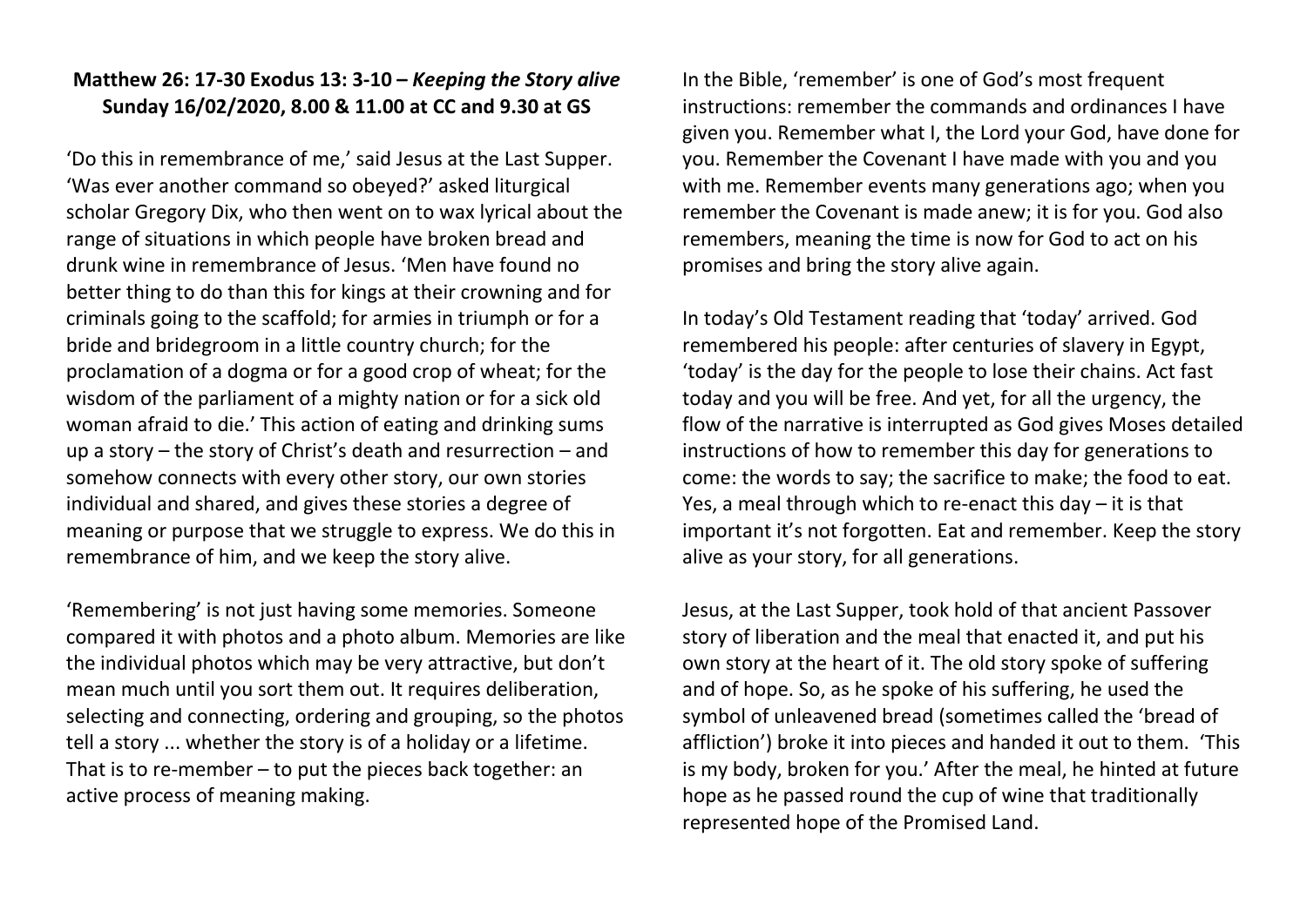'This cup is the new Covenant in my blood.' Drink in new hope, we might say. 'Do this in remembrance of me.' Was ever another command so obeyed?

'What I received I passed on to you,' wrote St Paul in I Corinthians 11, which is the earliest version we have. It's like this is most precious object that the church has, passed down with infinite care from one generation to the next: a meal in which these events are enacted and retold. This is the story we tell each week in our Communion services – the story of Jesus two millennia ago, that strangely resonates with our lifestories; the story that is summed up when we eat the bread and drink the wine in remembrance of him.

In the Church of England's *Common Worship* there are 8 Communion prayers (plus two more for use with children). They mainly derive from the earliest texts we have, coming from the  $3<sup>rd</sup>$  or  $4<sup>th</sup>$  centuries AD. The 'Institution Narrative' (of the Last Supper) is always at the heart of the prayer. But you'll have noticed the prayers are always longer and contain much more. They take us forward to the crucifixion and resurrection, as Jesus hinted. But they also go further, both back and forwards, because this one Narrative is at the heart of a greater narrative of God's plans for the salvation of the world – from the creation of the world to new heaven and new earth. Different prayers emphasise different elements: there's too much to say in one go! There are also what we call Proper Prefaces: these are paragraphs inserted that remind us of the particular season we are in or theme we may be exploring.

They are called *Eucharistic* prayers, and Eucharist literally means 'thanksgiving' (either word can appear as a heading on the sheet). It has become the custom to stand for the Eucharistic Prayer because it is an act of praise. Whether sung or spoken, words of praise like the Sanctus (the 'holy, holy') or the acclamations ('glory and honour and power') give voice to this expression of praise. The person at the front is called the 'celebrant' because Holy Communion is a celebration. It incorporates all moods and emotions, including the focus on Jesus' body on the cross – but always we remember his death and resurrection together, along with the salvation that he won. Through the telling of the story, eating bread and drinking wine, in faith we appropriate for ourselves the benefits of that salvation. We celebrate keeping the story alive.

'Remembrance' is shared remembering: like Remembrance Sunday it's an act of solidarity. This story is the collective story that binds the church together – our shared identity in the Covenant made through the death and resurrection of Jesus. The Eucharistic Prayer is everybody's prayer – not just of the priest. That's another reason we have so many responses within the liturgy, and also another reason why we're encouraged to stand up – so we're more aware of each other around us. (Incidentally, do feel free to lift your heads out of your booklets: it's supposed to be a shared drama!) Another word for the person at the front is the 'President' – not to be a figure of power (like the President of the USA) but simply as one who presides on behalf of all. The prayer is a joint prayer for everyone. The president's words are all our words: certainly not his or her magic.